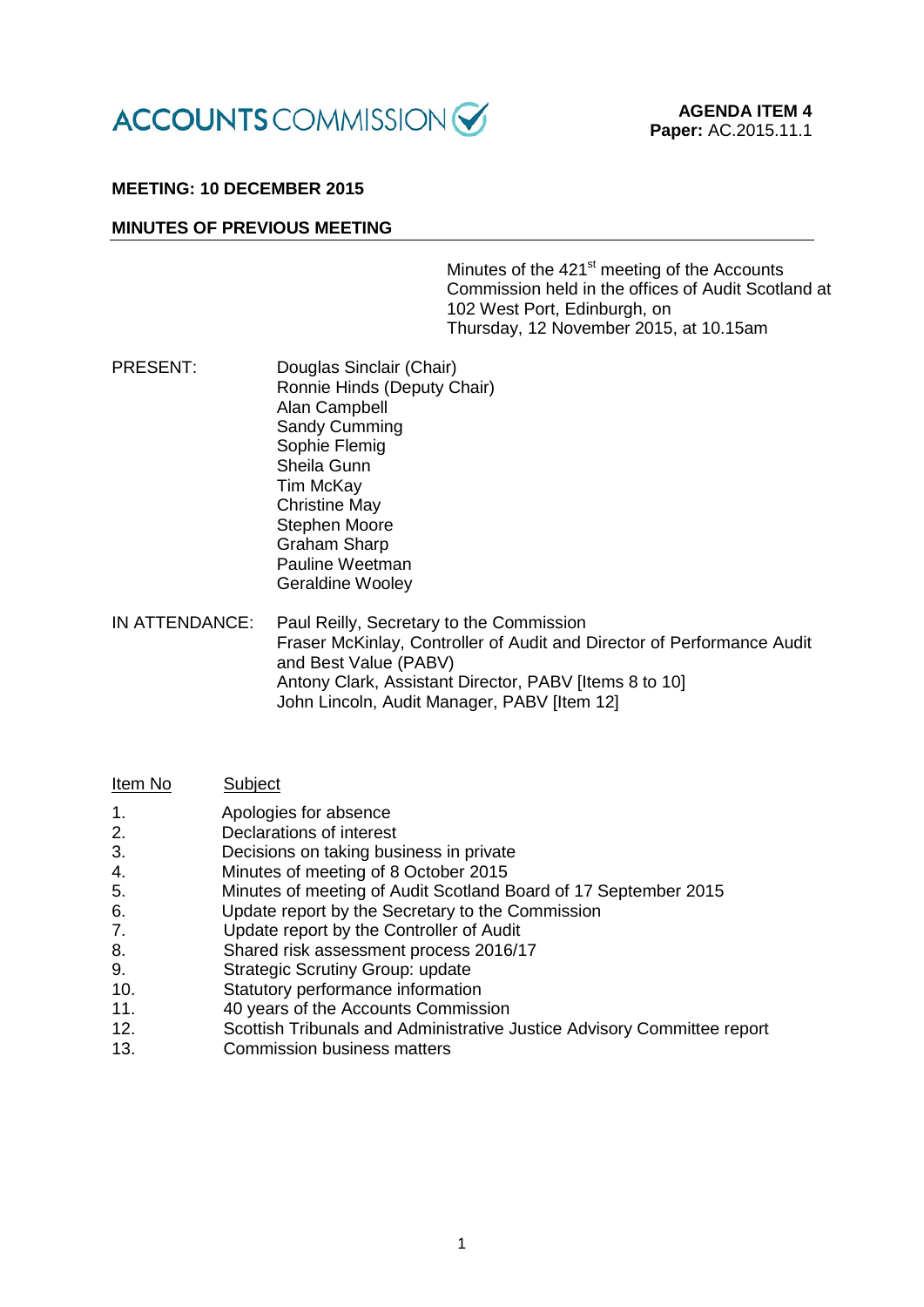# 1. Apologies for absence

It was noted that that there were no apologies for absence.

### 2. Declarations of interest

The following declarations of interest were made:

- Ronnie Hinds, in item 12, as a former member of the Scottish Tribunals and Administrative Justice Advisory Committee Steering Group
- Christine May, in items 8, 9 and 10, as Vice-Chair of Fife Cultural Trust
- Douglas Sinclair, in item 12, as a member of the Scottish Tribunals and Administrative Justice Advisory Committee Steering Group
- Geraldine Wooley, in item 12, as a member of the Fife Valuation Appeal Committee.

# 3. Decisions on taking business in private

It was agreed that items 12 and 13 should be taken in private for the following reasons:

- Item 12 introduces for information a draft report that has yet to be published.
- Item 13 may be required if there are any confidential matters that require to be discussed outwith the public domain. The Chair advised that the Commission would be considering correspondence received from Alex Neil, Cabinet Secretary for Social Justice, Communities and Pensioners' Rights, in relation to the Commission's review of auditing Best Value.

# 4. Minutes of meeting of 8 October 2015

The minutes of the meeting of 8 October 2015 were submitted and approved.

# 5. Minutes of meeting of Audit Scotland Board, 17 September 2015

The minutes of the meeting of Audit Scotland Board of 17 September 2015 were noted.

Arising therefrom, it was agreed that, in relation to item 5, that the report on how the Audit Services Group demonstrates Best Value be shared with Commission members and considered at a future meeting.

### *Action: Secretary*

### 6. Update report by the Secretary to the Accounts Commission

The Commission considered a report by the Secretary to the Commission providing an update on significant recent activity relating to local government and issues of relevance or interest across the wider public sector.

During discussion, the Commission agreed:

 In relation to paragraph 8, to note advice from the Secretary that a briefing on business rates legislation would include reference to Non Domestic (Business) Rates Revaluation 2017.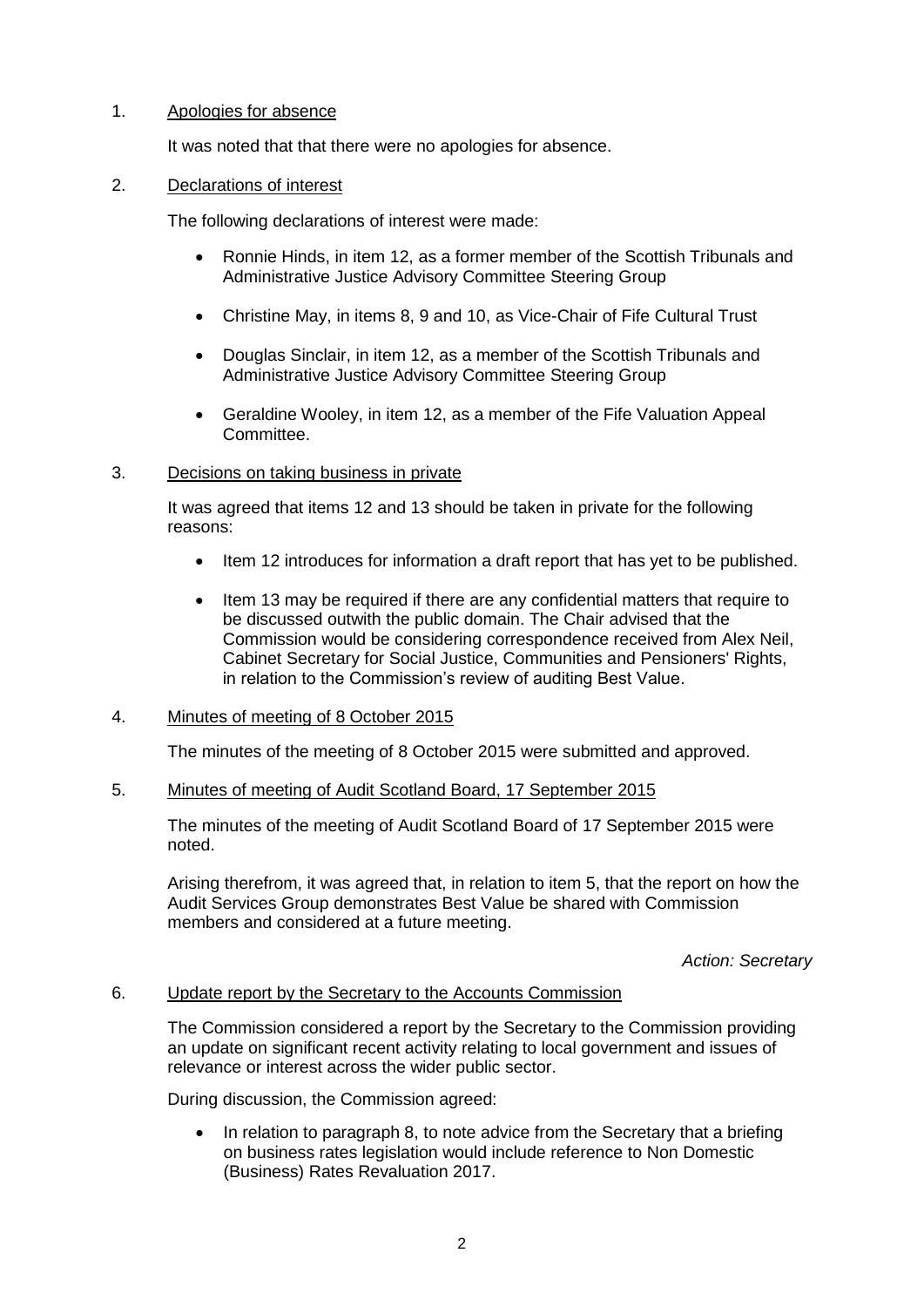• In relation to paragraph 9, to not respond to the Scottish Government's public consultation for a future Islands Bill, but rather to keep a watching brief in this regard.

*Actions: Secretary*

Thereafter, the Commission agreed to note the report.

### 7. Update report by the Controller of Audit

The Controller of Audit provided a verbal update on his recent activity including meetings and discussions with stakeholders.

### 8. Shared risk assessment process 2016/17

The Commission considered a report by the Director of PABV advising of the proposed approach to, and timetable for, the 2016/17 Shared Risk Assessment (SRA) process.

During discussion, the Commission:

 Agreed that the Director consider how to develop the role of elected members scrutinising outputs from the SRA process.

*Action: Director of PABV*

• Agreed that, related to this, in a wider sense, the Director and Secretary consider how to ensure appropriate awareness of elected members in the SRA process and how this fits with the role of the Commission.

# *Action: Director of PABV and Secretary*

- Agreed that the following issues feature in further development of the SRA process:
	- o A greater profile for performance of councils against outcomes
	- o A clearer link with any revised approach to Best Value
	- $\circ$  Reference to service areas not subject to current coverage by scrutiny partners.
- Endorsed the approach to, and timetable for, the 2016/17 SRA process.
- Noted that a report on the outcomes of this year's SRA process will be brought to the Commission in spring or summer 2016.

*Actions: Director of PABV*

# 9. Strategic Scrutiny Group: update

The Commission considered a report by the Director of PABV providing an update on recent discussions and developments by the Strategic Scrutiny Group (SSG)

During discussion, the Commission:

- Noted that Commission members were encouraged to attend meetings of the SSG.
- Noted that the SSG will be considering its approach to taking forward its strategic and operational improvement agenda at its December meeting.
- Agreed to receive further updates on the work of the SSG at future meetings.

*Actions: Director of PABV*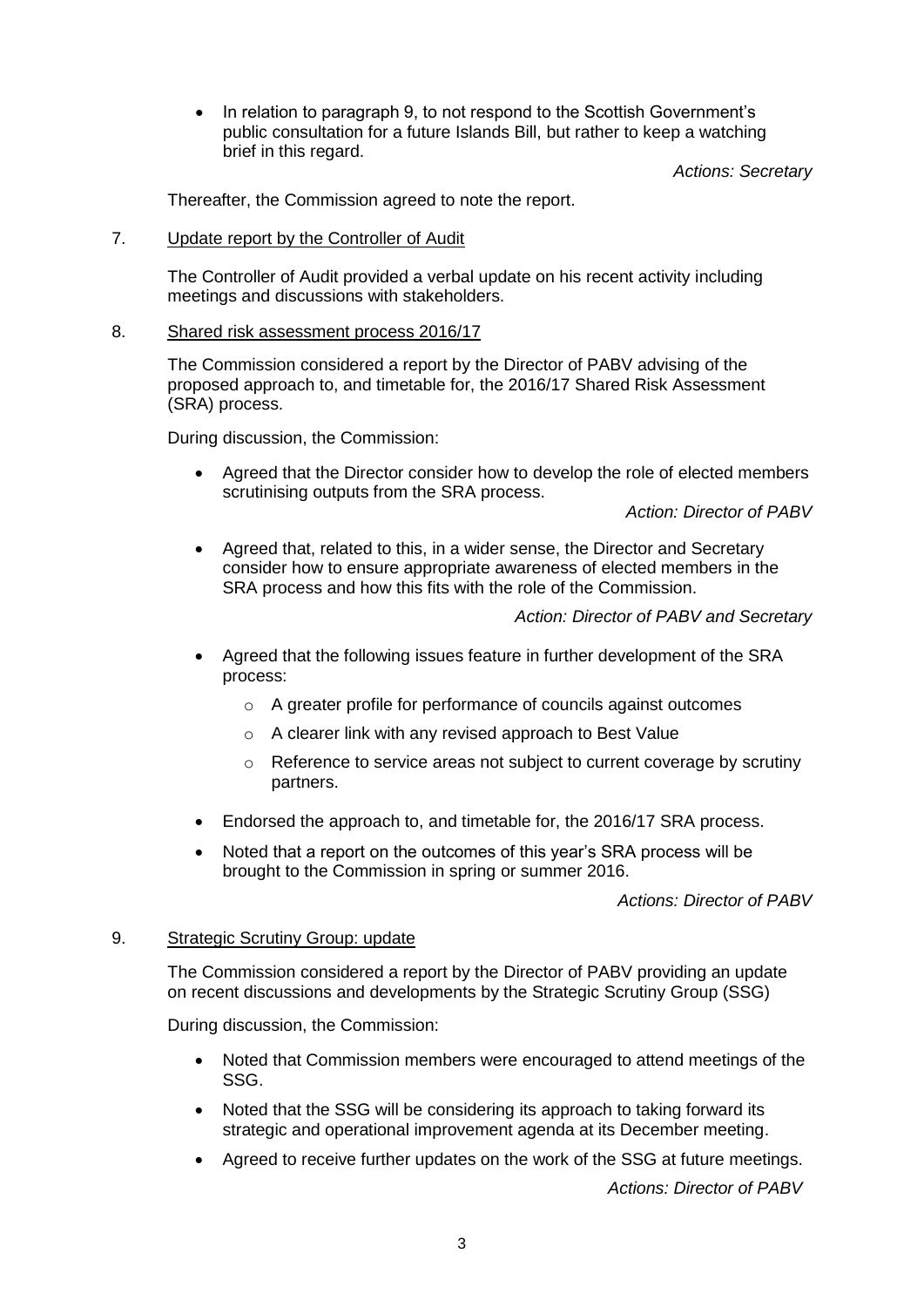### 10. Statutory performance information

The Commission considered a report by the Director of PABV setting out options for the Commission to consider in relation to its 2015 statutory performance information (SPI) Direction.

During discussion, the Commission agreed:

- To revise the SPI Direction to introduce a single statutory performance indicator that reflects the Accounts Commission's expectations in relation to public performance reporting under the new Best Value audit approach, and another to ensure continued council reporting of the Local Government Benchmarking Framework.
- The proposed approach to consulting with COSLA, SOLACE, the Local Government Benchmarking Framework Board and the Scottish Local Government Partnership on the 2015 SPI Direction.
- To inform the Scottish Government to this end.
- The proposal that the 2015 SPI Direction be for a three-year period, with the Commission reviewing this annually.
- To note legal advice in relation to the Commission's power to direct integrated joint boards to provide information under Section 1 of the Local Government Act 1992.
- To note that a further report with a draft SPI Direction would be brought for approval to the Commission at its December meeting.

*Actions: Secretary and Director of PABV*

# 11. 40 years of the Accounts Commission

The Commission considered a report by the Secretary advising of activities to mark 40 years of the Commission.

The Chair introduced Nick Crawford, Associate Architect, HAA Design, who gave a presentation on the new offices of Audit Scotland, the Commission and the Auditor General.

Following discussion, the Commission agreed to note the report.

The Chair thanked Nick Crawford for his presentation.

### 14. Scottish Tribunals and Administrative Justice Advisory Committee report

The Commission considered a report by the Director of PABV advising of work undertaken by Audit Scotland with the Scottish Tribunals and Administrative Justice Advisory Committee (STAJAC) to improve the understanding and delivery of administrative justice in Scottish councils, and attaching the report for information.

Following discussion, the Commission:

- noted the report
- agreed that wider issues of administrative justice be considered as part of work programme development activity and in reviewing Best Value.